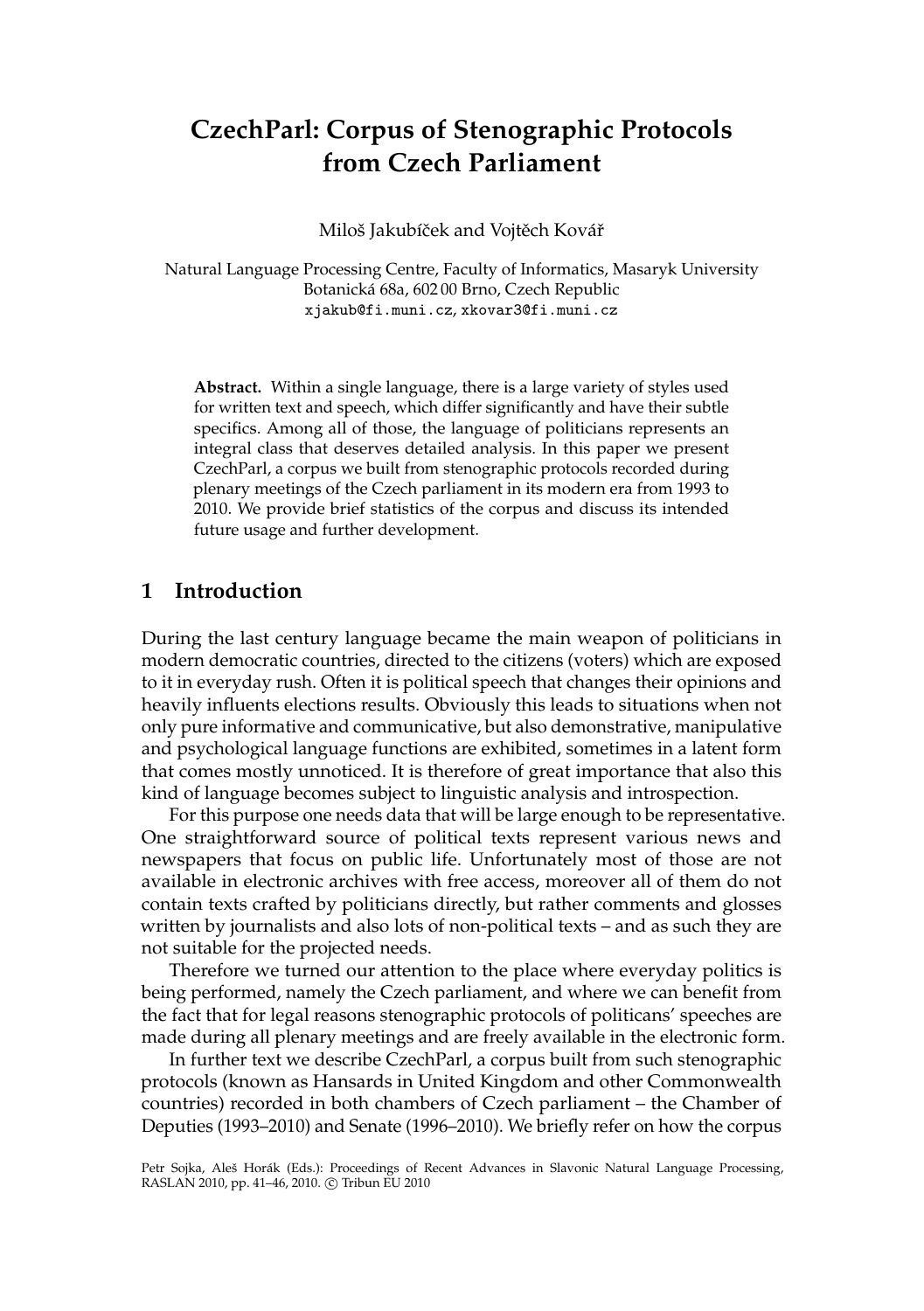was prepared, report on its structure and basic statistical characteristics and discuss further analysis that is going to be performed in the future.

## **2 Corpus Building**

### **2.1 Joint Czech and Slovak Digital Parliamentary Library**

In 1993 the Joint Czech and Slovak Digital Parliamentary Library [1] (further referred to as JCSDPL) has been announced, a shared initiative of Czech and Slovak parliaments which aimed at providing free access to both modern and historical parliamentary documents in electronic form. It contains documents since 1848 that were produced in several legislative institutions [2], besides these, the Czech (Bohemian) Assemblies Digital Library [3] was built on top of the JCSDPL, providing historical documents dated back to the 11th century. The institutions covered by JCSDPL are as follows:

- **–** Austrian Constituent Imperial Diet 1848–1849 (Vienna, Kromeriz)
- **–** Diet of the Czech Kingdom 1861–1913
- **–** National Assembly of the Czechoslovak Republic and the Czechoslovak Socialist Republic 1918–1968
- **–** Diet of the Slovak Republic 1939–1945
- **–** Slovak National Council 1944–1960
- **–** Czech National Council 1969–1992
- **–** Resolutions of the presidium of the Slovak National Council 1970–1987
- **–** Federal Assembly of the Czechoslovak Socialist Republic and the Czechoslovak Federal Republic (Chamber of the People and Chamber of Nations) 1969–1992
- **–** Parliament of the Czech Republic (Chamber of Deputies and Senate) since 1993
- **–** National Council of the Slovak Republic since 1993

Following types of documents are part of the JSCDPL:

- **–** Invitations for sessions
- **–** Debates
- **–** Bills
- **–** Resolutions
- **–** Materials of committees

In the current work we have processed the protocols from the modern era of the Czech parliament (since 1993) that contain documents in Czech only and are of most interest with regard to the intended analyses: the debates that are stenographically recorded and as such represent a unique source of truly captured discourses.

While the JSCDPL definitely represents an invaluable language resource, it was not intended for any automatic processing or annotation. Historical documents are available in the form of scanned images, modern ones (including those very recent that have been processed) as HTML pages. Therefore extensive cleaning and post-processing was needed to obtain plain text accompanied with the desired annotation (as described in further text).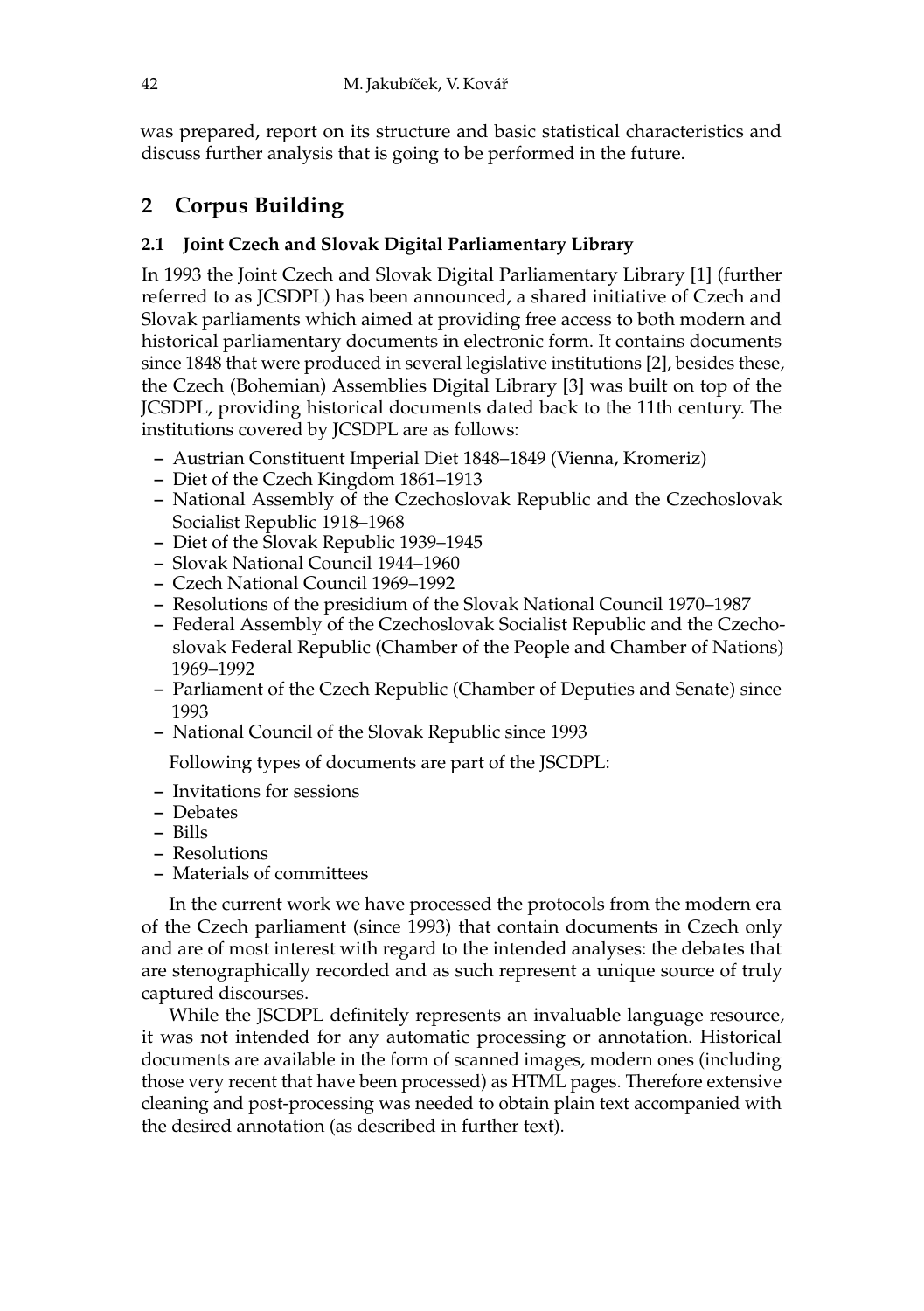<p><s><speech name="Miroslav Kalousek" role="Poslanec"> : Nebojte se , já nechci reagovat na pana poslance Ratha . </s><s> Jsou příspěvky , na které se dá reagovat pouze nonverbálně a to mi Schwarzenberg zakázal . </s> <s> ( Ohlas . ) </s></p>><p>><s> Rád bych ale zareagoval na pana poslance Sobotku a odmítl jeho tvrzení , že z větší části mé vystoupení nesouviselo s projednávaným návrhem . </s><s> Pokud jste nepochopil přímou souvislost mnou prezentovaných indikátorů s vaším návrhem , pak se nedivím , že ten návrh předkládáte , pane poslanče . </s><s> Příště prosím nechte své svědomí plout po vlnách mých vět a otevřete srdce mým slovům a poznáte pravdu . </s><s> ( Pobavení v pravé části sálu . ) </s></speech></p>

**Fig. 1.** Random sample of corpus annotation.

#### **2.2 Annotation Scheme**

The source data have been converted from HTML into plain text, relieved of any boilerplate (e. g. HTML-related metadata like headers and footers) and afterwards tokenized, segmented into sentences and lemmatized as well as tagged using the desamb tagger [4] which works on top of the morphological analyser of Czech called majka [5,6].

Furthermore, following structures have been annotated using an XML-like markup (as given in parentheses):

- **sentences** (<s>)
- **paragraphs** (<p>), as given in the stenographic protocols
- **discourses** (<speech>), extracted from the stenographic protocols and containing the speaker name and role
- **meeting days** (<day>), containing the date of the meeting
- **documents** (<doc>), where each document represents an electoral term of either the Chamber of Deputies or Senate

A random sample of corpus source text is provided in Figure 1. Next, the corpus data in such form have been encoded using the Manatee/Bonito corpus management system [7,8], components empowering the Sketch Engine [9], enabling fast and effective search and analysis including lookup of individual speeches by speaker name or advanced querying using the Corpus Query Language [10,11].

#### **3 CzechParl Statistics**

The corpus is available for view and search upon registration on http:// corpora.fi.muni.cz. Bonito, the web interface built on top of Manatee, enables submitting of powerful queries and creating sophisticated statistical reports. A screenshot of the web interface is provided in Figure 2.

In Table 1, a summary of basic statistical properties of CzechParl is provided. Notable is the significant difference in the size between the part originating in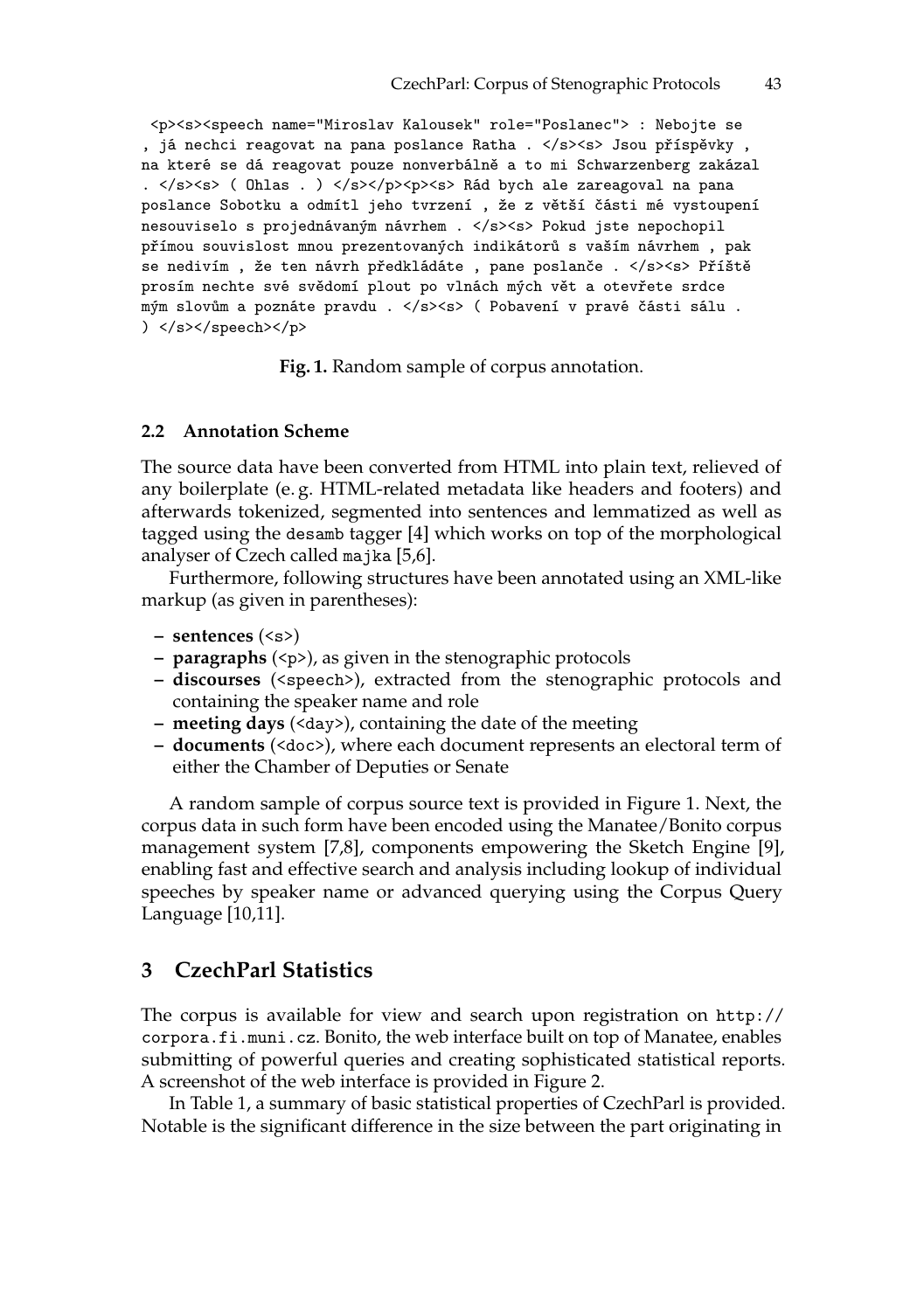| Parliament chamber | <b>Chamber of Deputies</b> | <b>Senate</b> | Total      |
|--------------------|----------------------------|---------------|------------|
| Tokens             | 75,050,917                 | 6,823,205     | 81,874,122 |
| Sentences          | 3,987,910                  | 198,816       | 4,186,726  |
| Paragraphs         | 1,549,717                  | 70,655        | 1,620,372  |
| Documents          | 9                          | 7             | 16         |
| Days               | 1,985                      | 140           | 2,125      |
| Discourses         | 85,983                     | 5,964         | 91,947     |

**Table 1.** Statistical summary of attributes and structures present in CzechParl.

the Chamber of Deputies and the part recorded in Senate: over 90% of the corpus comes from the Chamber of Deputies. This corresponds to the hypothesis that most political debates occur in Chamber of Deputies, which also convenes more often than the Senate.

| Sketch <b>V</b> Engine                                                                                     |                                                                                                                         |                                                                                                                                                    |  |  |
|------------------------------------------------------------------------------------------------------------|-------------------------------------------------------------------------------------------------------------------------|----------------------------------------------------------------------------------------------------------------------------------------------------|--|--|
| User: defaults<br>Corpus: czechparl                                                                        |                                                                                                                         |                                                                                                                                                    |  |  |
| Concordance<br>Word List<br>? Helpon main meru                                                             | czechparl v<br>Corpus:<br>CQL<br>Query Type:<br>Query:                                                                  | <speech></speech> containing [lemma="vzít"] []* [lemma="slovo"]                                                                                    |  |  |
| ? Help on Expert 0 ptions<br>Expert options:<br>Query Type<br>Context<br>Text Types<br>Switchmeru position | <b>Text Types</b><br>meeting.id<br>speech.role                                                                          | Subcorpus: create new<br>day.date<br>speech.name<br>Jiř                                                                                            |  |  |
|                                                                                                            | doc.id<br>$\Box$ 1993ps<br>$\Box$ 1996ps<br>$\Box$ 1998 <sub>pr</sub><br>$\Box$ 1998 <sub>ps</sub><br>2002 pr<br>2002ps | Jiří Vlach<br>Jiří Honajzer<br>Jiří Vvvadil<br>Uiří Macháček<br>Uiří Šoler<br>Jiří Drápela<br>Uiří Karas<br>Jiří Payne<br>Jiří Vačkář<br>Jiří Bílý |  |  |

**Fig. 2.** Screenshot of the Bonito query interface.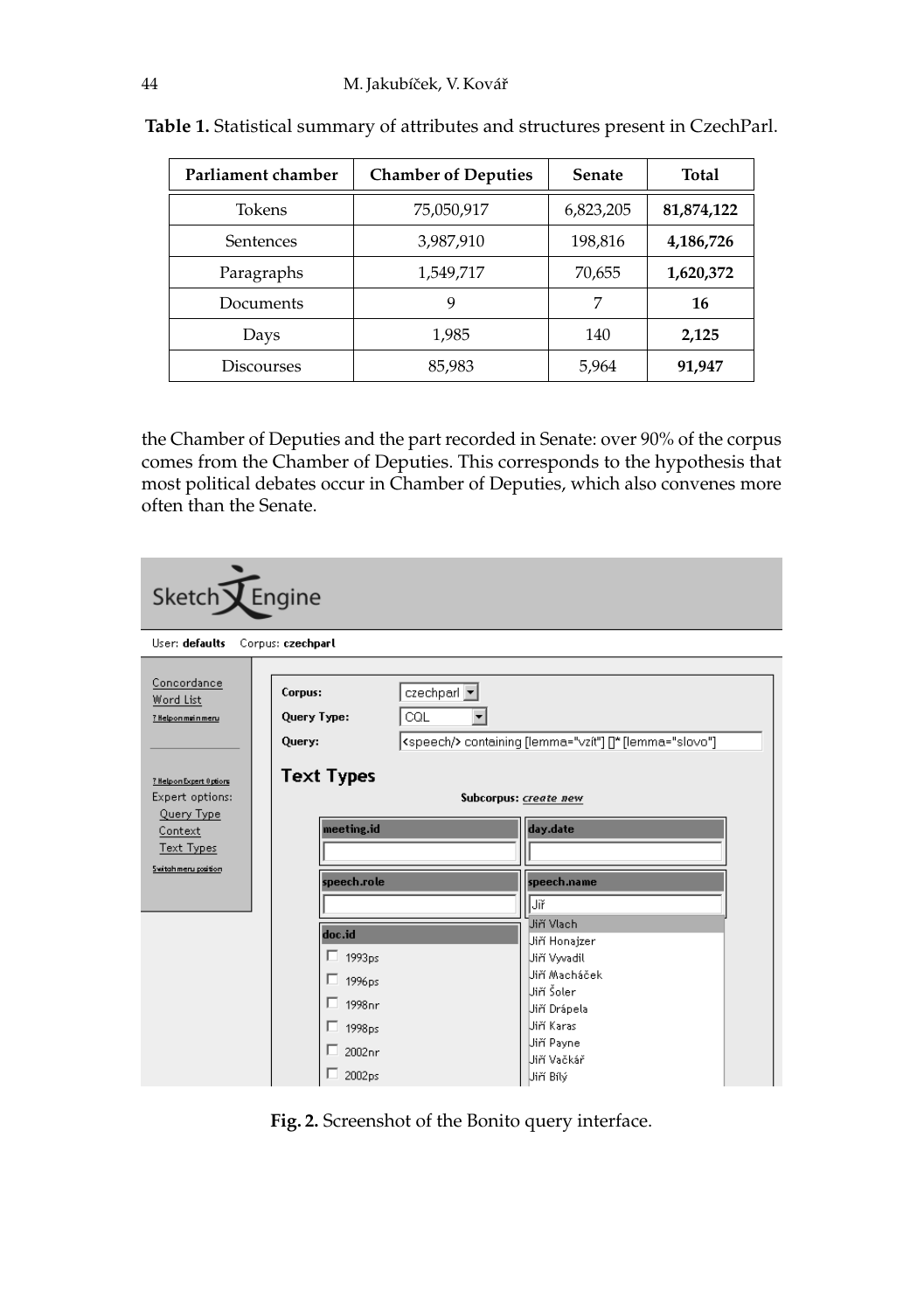#### **4 Related Work**

Similar attempts to build corpus of parliamentary documents have been performed for Dutch [12] and Spanish [13]. An online demo for searching small part (1994–1997) of German parliamentary documents is available as well as part of the Corpus Workbench project [14]. An important resource in this domain is also the EuroParl [15], a parallel corpus of documents originating in the European parliament, which however focuses on a different goal, namely statistical machine translation.

Even though parliamentary documents in most countries are publicly available (including stenographic protocols), the prevailing majority still waits for being processed into the form of an annotated and searchable text corpus that will encourage researchers to provide corpus-based evidence for their theories on political discourse, following the notable example of [16] where corpusmotivated studies in this domain are presented for 11 European parliaments.

#### **5 Conclusions and Future Development**

In this paper we presented CzechParl, a corpus of parliamentary documents from both chambers of the modern Czech parliament – the Chamber of Deputies and Senate. Source texts have been obtained from the Joint Czech and Slovak Digital Parliamentary Library. The corpus contains annotation of individuals speeches and as such it is suitable for further linguistic analysis and introspection focused on political discourse.

In particular we plan in the future the corpus to be subject to analysis with regard to what Just calls "floscula", a sort of thought-terminating clichés that lost their original meaning and suite to fool their readers/hearers: "Floscula is – be it deliberate, intentional and malae fidei (propaganda, ideology, advertisement, kitch) or subconscious, automatic and mechanic (style, trend, snobbish slang) – hiding and decorating of emptiness by words".  $^{1}$ A dictionary of flosculae compiled by Just [17] represents an excellent basis for such analyses.

Since the collected corpus data contains over 100 millions of tokens, the content of CzechParl is also going to become a part of czes [18], a big Czech web corpus that is currently under development.

#### **Acknowledgements**

This work has been partly supported by the Ministry of Education of CR within the Center of basic research LC536 and in the National Research Programme II project 2C06009 and by the Czech Science Foundation under the project P401/10/0792.

 $^1$  In Czech original: "Floskule je – ať už záměrné, účelové a obmyslné (propaganda, ideologie, reklama, kýč), nebo podvědomé, automatické a mechanické (móda, trendovost, snobský slang) – zakrývání, zdobení prázdna slovy." [17]